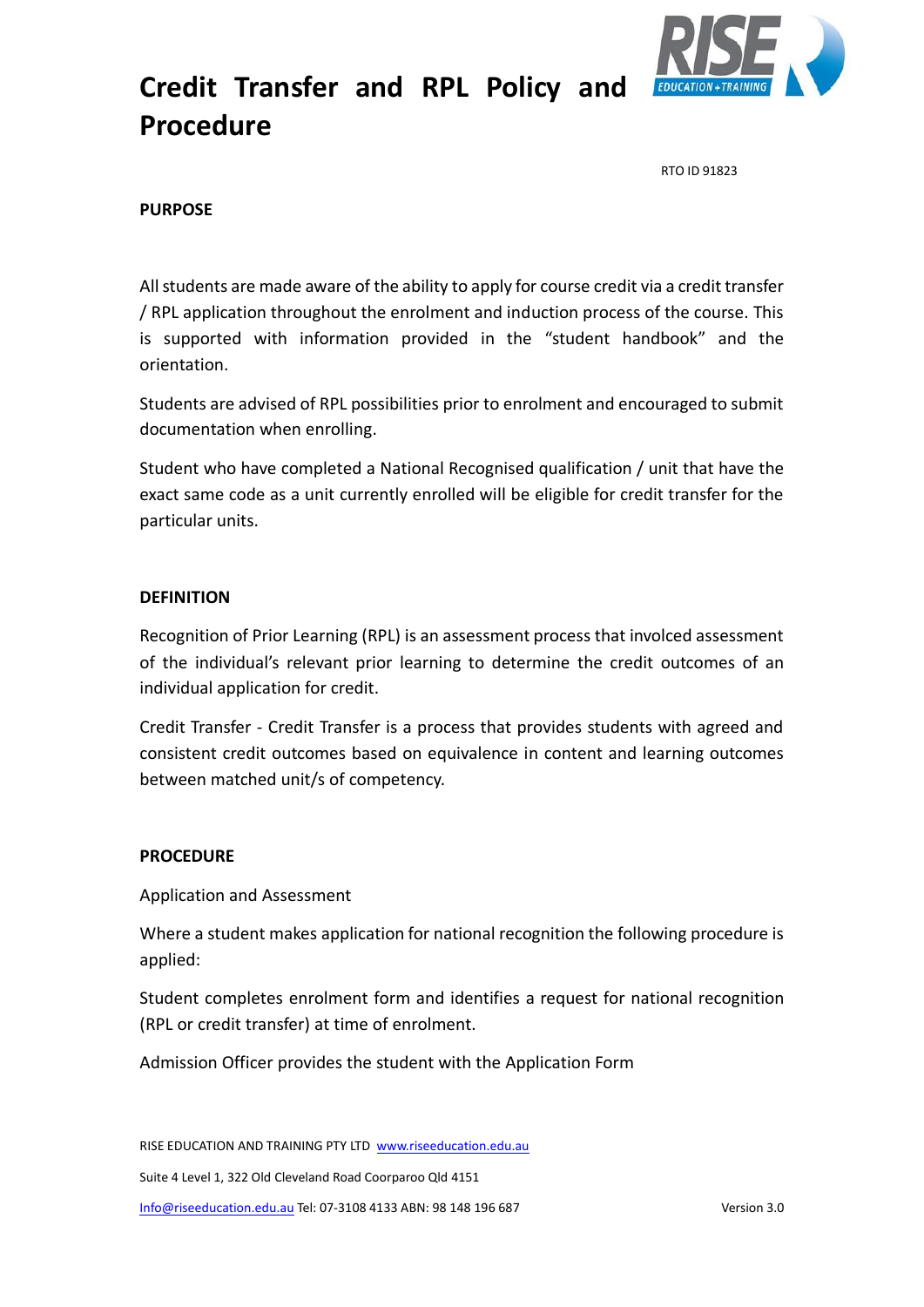

Student completes and submits the application form with the following supporting evidence:

- Original/certified copies of certification
- Original/ certified copies of statement of attainment awarded
- Original/certified copies of academic transcript
- Copy Student Training Record/Transcript from Unique Student Identifier (USI) (Currently holds the data from the National VET collections : 2015, 2016, 2017 and 2018)

Administration Officer will then verify evidence prior to acceptance of recognition

A photocopy will be taken of evidence and maintained on student file.

Administration Officer will check on [www.training.gov.au](http://www.training.gov.au/) website to ensure the RTO named on the testamur has the AQF qualification and/or Statements of Attainment on its scope.

On confirmation of authenticity, student's document will pass to head trainer to review and assess with the course credit.

Administration Officer will communicate the results to the applicant and record the results in the leaner database.

### **RECOGNITION OF PRIOR LEARNING (RPL)**

All students will be given the opportunity to apply for Recognition of Prior Learning (RPL) for industry skills or life skills or where credit or credit transfer may apply. Students are advised of RPL possibilities prior to enrolment and encouraged to submit documentation when enrolling.

Students wishing to apply for RPL should speak to the admission officer at the time of enrolment. If the student wishes to apply for Recognition of either their past qualifications or experience they will need to do so within two weeks of enrolment.

RPL is assessed against the units of competency in a program based on the completion of one or a combination of the following:

RISE EDUCATION AND TRAINING PTY LTD www.riseeducation.edu.au Suite 4 Level 1, 322 Old Cleveland Road Coorparoo Qld 4151 [Info@riseeducation.edu.au](mailto:Info@riseeducation.edu.au) Tel: 07-3108 4133 ABN: 98 148 196 687 Version 3.0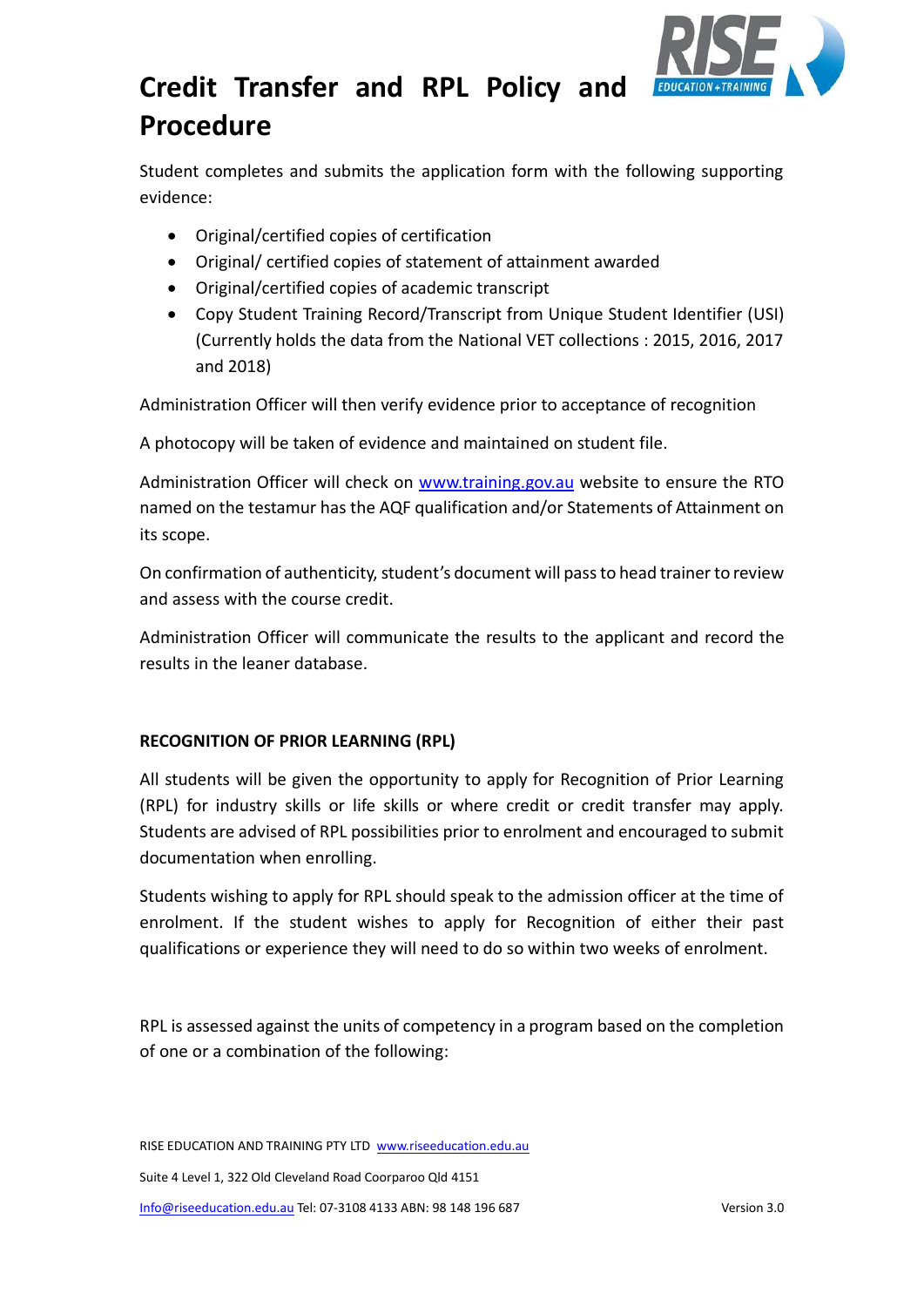

- 1. Review of evidence including relevant formal qualifications
- 2. Interviews
- 3. Confirmation of testimonials
- 4. Validated workplace logbooks
- 5. Skills/challenge testing
- 6. Written/oral reviews

### **The steps to apply for RPL**

- 1. Student requests information on RPL at enrolment
- 2. Appropriate qualification is identified at enrolment
- 3. Appropriate competency is identified at enrolment
- 4. The head trainer will advise student of evidence required

5. Student will be provided access to the course guide and details of unit competency/performance so they can clearly identify the learning outcomes or competencies they have to apply.

6. If the student believes they have the skills and knowledge to gain recognition in the learning outcomes to industry standards which will satisfy the learning outcomes, the next step is to acquire the RPL Application form.

The fee to assess students for RPL is \$90 per unit of competency, which must be provided with the completed application form and evidence. There is no refund of the RPL fee should the student be deemed as unsuccessful in RPL.

1. Student will then collect evidence to support their claim for RPL.

2. Once evidence has been collected, the student must book a meeting with Administration Officer, at this meeting, they will submit the application form and the fee for RPL assessment. This process must be completed within two weeks of enrolment.

3. The RPL assessor will then analyse applicants individual experience and qualifications against appropriate learning outcomes/competency statements.

4. If claim matches learning outcomes/ competencies then full recognition is granted

RISE EDUCATION AND TRAINING PTY LTD www.riseeducation.edu.au 5. If claim does not match learning outcomes/competencies then further evidence

Suite 4 Level 1, 322 Old Cleveland Road Coorparoo Qld 4151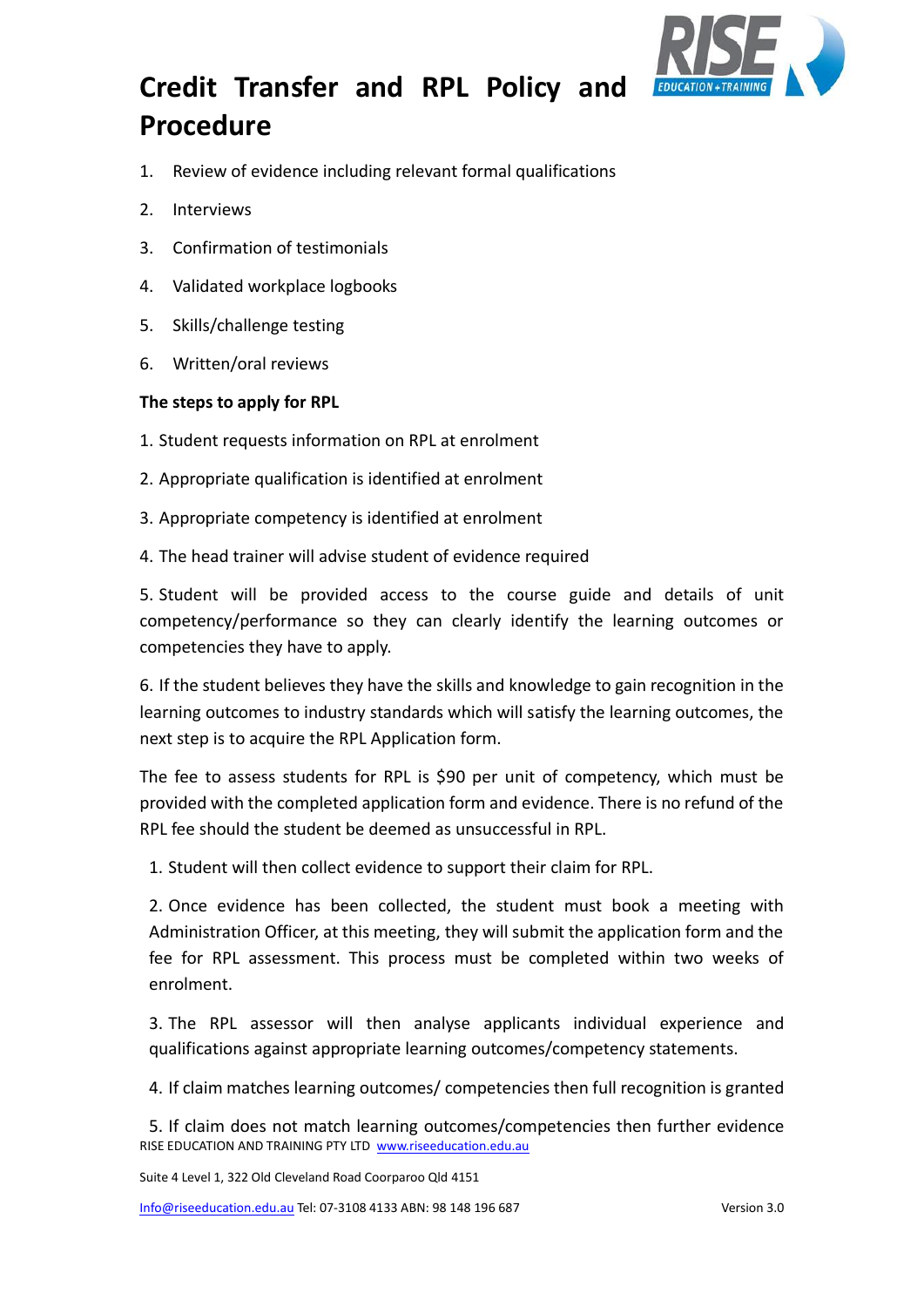

will be requested, this may also involve an interview where applicant will support his/her case. Further evidence must be supplied within teo weeks from application date

6. If further evidence is not recognised or received within the additional two weeks then claim will be rejected, a letter of advise will be forwarded to applicant advising of decision ether way.

7. If student wishes to appeal decision he/she must inform RISE in writing within 1 week of rejection letter.

8. Student may appeal decision following the complaints and appeals process

9. Completed RPL application form with attachments will be placed on the student file and results of application

10. Details of the application and outcome will be recorded on the RPL assessment register.

### **CREDIT TRANSFER**

1. Qualifications and statement of attainment issued by any RTO are to be accepted and recognised.

2. Any student is entitled to apply for credit transfer in a course or qualification in which they are currently enrolled.

3. Credit transfer will not be granted for units of competence or qualifications which are not included in RISE's scope of registration.

4. Credit transfer may only be awarded for whole unit of competence

5. Students will not enrol only for credit transfer

6. Student enrolment must include at least one other unit of competence from the same qualification for which student is participating in training or is seeking recognition (RPL)

7. Student will be required to present true and certified copies of relevant statement of attainment, qualification or USI transcript.

RISE EDUCATION AND TRAINING PTY LTD www.riseeducation.edu.au

Suite 4 Level 1, 322 Old Cleveland Road Coorparoo Qld 4151